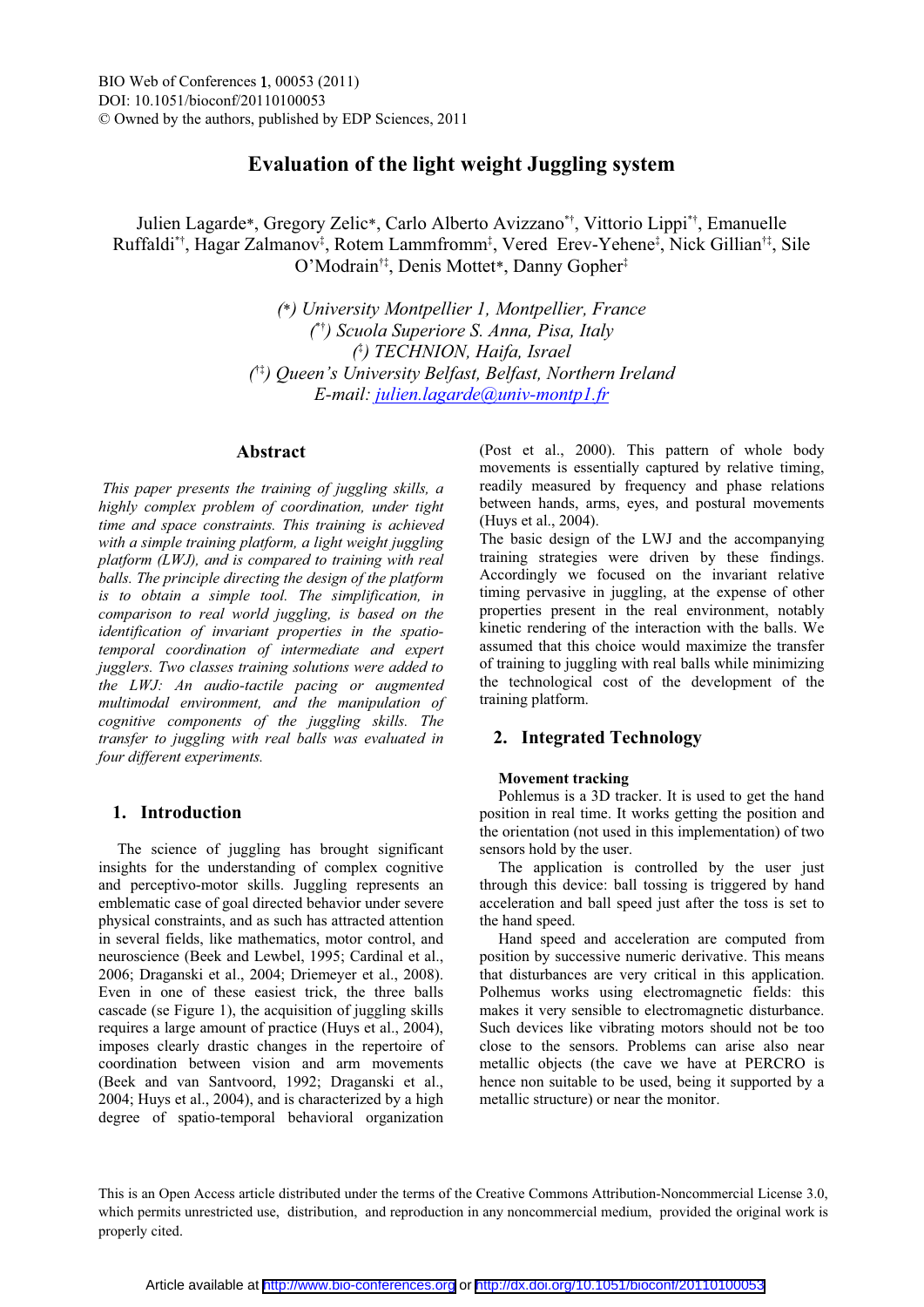#### **The Datakit Simulink Library**

The library allows to set up the data storage for experiment sessions and data retrieval for further analysis: Database, entities and attributes are represented by Simulink blocks; hierarchies between entities are specified giving the parent id as input to children blocks; data to be stored are given as input; retrieved data are given as block output; the same block can be used in READ or WRITE mode .Blocks are implemented as instances of a cpp S-function, function parameters can be inserted through masks associated to blocks opened with a double click.

In terms of storage system there are already some advantages in this solution: first, data are saved in a structured form that can be specified by connecting simulink blocks representing 'entities' and datablock according to hierarchical relationship (entities are nodes of a three) then the storage function can use parallel threads to optimize the performance. This solution has not been released so far to make easier to patners that have not yet used Datakit to perform experiments and return a feedback about the system.

# **3. Training solutions to accelerate learning**

#### **Audio-tactile training**

The first training accelerator proposed is based on the results of effective stabilization obtained for various examples of interlimb and limb- environment coordination dynamics [22,23]. Juggling skills is characterized by the assembly of multiple subskills, including coordination with multifrequency relations, mainly among the eyes looking at the ball pattern in the air and the hand [15]. Our accelerator is a multifrequency audio-tactile sensory stimulation, tactile vibrations were provided in antiphase at the wrists. The period of the sound beeps corresponded to one ball cycle, and the period of the tactile stimuli to the period of the hand. We compared to a control group, including only training to juggle with real balls, two audio-tactile LWJ groups: One with an open loop mode with preprogrammed timing of sound and vibration, and one with a closed loop mode in which the sound and vibration provided at times of throws. We recruited fifteen adults from Montpellier University 1 having no prior juggling experiment which were paid for their participation. The participants practiced the three balls cascade during two weeks for 10 sessions including pretest and nine training sessions, and then passed a posttest session one week later. Five participants were assigned to each of the groups and performed nine learning session. The control group consisted in training with real balls. Each

session lasted 20 minutes without supplementary instructions. Each session finished with the five minutes test during which participants have to perform as many consecutive catches as possible and the number of consecutive catches was recorded. The evaluation of the level of transfer of learning done during this session with real balls, participants were instructed to juggle as many consecutive catches as possible and the number of consecutive catches was recorded.



Figure 1. Comparison of juggling performance with real balls between the three groups of training. The average number of consecutive catches across trials is shown, for the five subjects of each group, recorded during the pre- and post- tests, and at the end of each of the nine training sessions.

The transfer of training to real balls was more efficient in the Open loop condition than in the Closed Loop condition (Figure 1). Like in the Control group, four subjects in the Open Loop condition reached a performance of at least ten consecutive catches, while in the Closed Loop condition only one subject reached this level.

#### **Ball's speed manipulation**

A key requirement in the ability to juggle a specific trick and distinguishing it from others is the representation and memorization of the required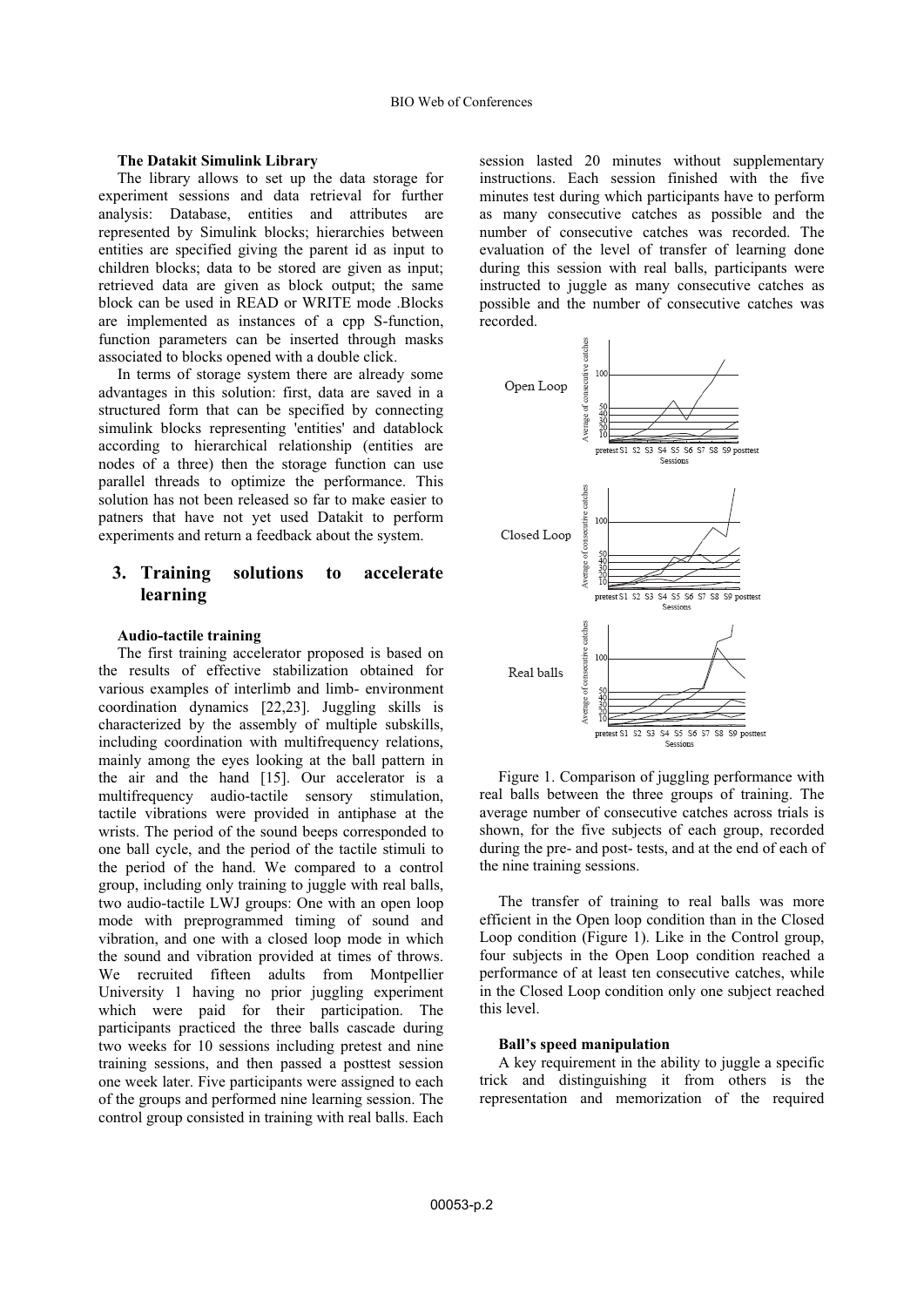sequential pattern of tossing and catching the juggled objects.

The task speed manipulation accelerator focuses on the manipulation of the overall juggling task cycle speed. Learning a new skill (the ability to achieve efficiently a desired outcome/goal), is commonly described in human performance theories [1,11,19] as a continuous process of moving from a slow controlled modes of processing and response to rapid efficient "automatic" performance. The virtual environment of the LWJ provides the opportunity for a general slow down of the overall time clock (pace) of the task, allowing trainees to observe, perform and practice the task in "slow motion", while all relationships between elements, the pattern or the order in which they have respond to stays intact.

In the second experiment Students with no prior juggling experience trained in the LWJ on 3 ball cascade juggling for 8 sessions, each comprising 10 four minute practice trials, under task speed change. There were 6 different speeds, one was the normal, 3 were slower and two faster than normal. Practice started at slow speed and trainees graduated to faster speed levels when meeting the required graduation criterion of 2 consecutive juggling cycles within a 4 minute practice trial. Training starting from slow speed was expected to allow subjects to develop a better representation of the trick pattern. Juggling performance of the speed change group was compared on a 9th test session performed at normal speed to a control group which practiced for 8 sessions only in normal speed. Performance was measured by the average representing the longest sequence of balls catch and toss without a fall within a 4 minute block. An additional 10th session was given when both experimental and control group were required to perform two new tricks reversed cascade and snake.

The results show that the group trained with speed changes obtained significantly higher juggling scores than the control group on the 9th test session (14.86 vs. 8.75 respectively). In addition, subjects trained under speed change obtained significantly higher scores when transferred to the reversed cascade trick which is a variant of original trick they were trained on (7.00 vs 3.67 respectively). No difference, were observed on the transfer to the snake trick which is very different and much more difficult.

### **Transfer of training from the LWJ to real world juggling**

Because the LWJ lacks the motor and haptic aspects of juggling with real balls, the goal of the third study was to evaluate the relevance and value of the skill components that can be trained in the LWJ, for the

acquisition of real juggling. The main question was whether training the pattern memory and the temporalspatial relations of the 3-ball cascade, which was shown to improve control and flexibility in virtual juggling performance in the LWJ, benefits the acquisition of real juggling skills. Participants practiced the acquisition of the 3-ball cascade juggling trick for 10 days. Real balls juggling performance was measured in the highest number of consecutive successful juggling cycles during a 4 min. practice trial. Participants in the control group practiced 3BC juggling during 10 sessions each containing eight 4 minute practice trails. The experimental groups had only 5 sessions of training with real balls the other 5 were conducted in the LWJ. Juggling under speed increase was administered on session 2 and 3 and emphasis change manipulations emphasizing either height or duration on session 5, 7, session 9 was conducted with a mix of high and duration changes. Subjects in the experimental group practiced with real balls on sessions 1,4,6,8, and 10 (the test session). On day 11, both groups were instructed to juggle with real balls while instructed to perform tossing high or catching duration changes in specific 4 min. juggling trials

Results show that the experimental group trainees who shared their time between real ball training and the LWJ obtained comparable juggling performance levels to the control group trainees who were trained for all 10 sessions with real balls. Figure 4 depicts the two groups mean highest number of consecutive cycles of juggling real balls, over the course of 10 days. During the 11th session, trainees who were previously given LWJ training were better able to follow the instructions to change their juggling performance to cope with required toss and catch changes Figure 5 shows the mean highest number of consecutive cycles under normal conditions and when changes in catch duration and toss height were called upon.

### **4. Conclusion**

We found that the audio-tactile Closed Loop mode outperformed the Open Loop solution. The information given in these two modes strongly differed. The former mode corresponds to an enactive interface in which absolute and relative timing is not prescribed, while the latter can be considered as a sort of feed forward intervention by the training system, in which timing relations are explicitly provided by the stimulation. In the second evaluation stud we examined the role the cognitive components of the juggling skill can play when directly addressed in a light weight training platform, with an attempt to understand their role and